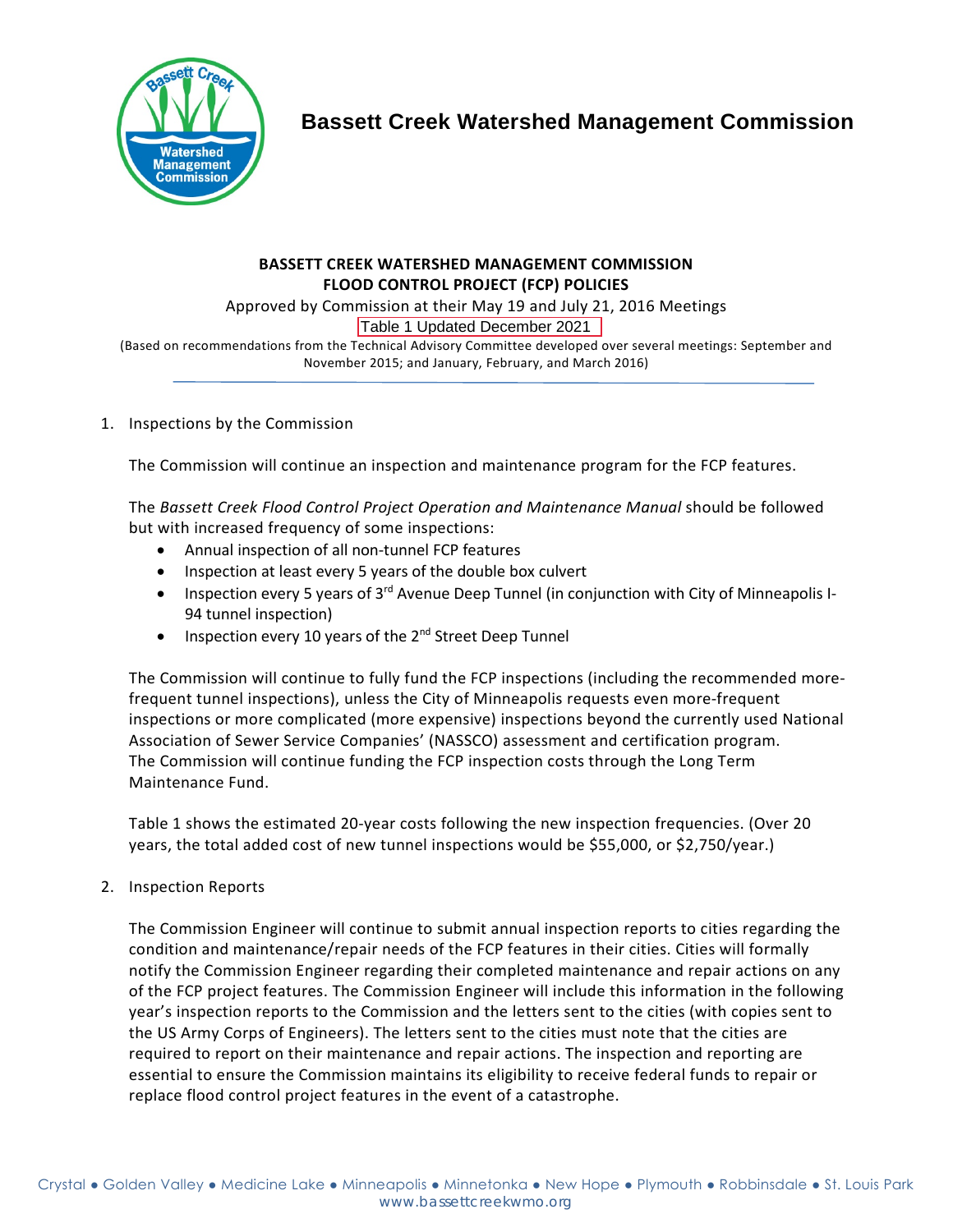The Commission will rely on the FCP inspection and maintenance program to identify when major repairs, rehabilitation or replacement of features will be needed.

3. Maintenance Funding

The Commission will add the identified FCP major repairs, rehabilitation and replacement projects to the BCWMC CIP and will fund the projects using the BCWMC's ad valorem levy (via Hennepin County). The Commission will need to amend the BCWMC plan to add these projects to the CIP and to change (or add to) the funding mechanisms for project implementation.

The Commission will maintain the existing Flood Control Emergency Repair Fund and the Long-Term Maintenance Fund as two separate funds.

4. Emergency Management

Member cities shall perform the initial response to an emergency with the FCP structures, as the Commission is not set up to perform these emergency management and response services. The Commission shall assist the cities in obtaining reimbursement for the emergency response, either through Commission funds or grants (e.g., FEMA funding).

5. Flood Control Projects at Road Crossings

Member cities (or other road authority) where the FCP structures are located are responsible for maintenance, repair and replacement of road crossings, and their corresponding conveyance structures, that were installed as part of the FCP.

[This clarifies BCWMC policy (#23) in the 2015 BCWMC Watershed Management Plan, which states that these crossings will be "maintained" by the city where the structure is located. However, policy #23 does not address significant rehabilitation or replacement. This clarification also aligns with the intent of the original FCP—that the cities would be responsible for significant rehabilitation or replacement of road crossings that were installed as part of the FCP because they are primarily transportation-related.]

- 6. Routine vs. Major Maintenance and Repair
	- The Commission requires that cities are responsible for routine maintenance and repair of the FCP features (per Policy #24 in the 2015 BCWMC Watershed Management Plan). Table 2 shows the routine maintenance and repairs.
	- The Commission will reimburse cities (if requested) for maintenance and repairs that are over \$25,000, using funds from the Long-Term Maintenance Fund. Before receiving funding from the Long-Term Maintenance Fund, the cities must perform regular, routine maintenance (reporting of completed maintenance and repair actions are required as part of #2 above). This will help prevent the situation wherein the Commission pays for maintenance work over \$25,000 because the cities neglected routine maintenance for several years. Cities are expected to inform the Commission in advance (e.g., two years) of their request for reimbursement.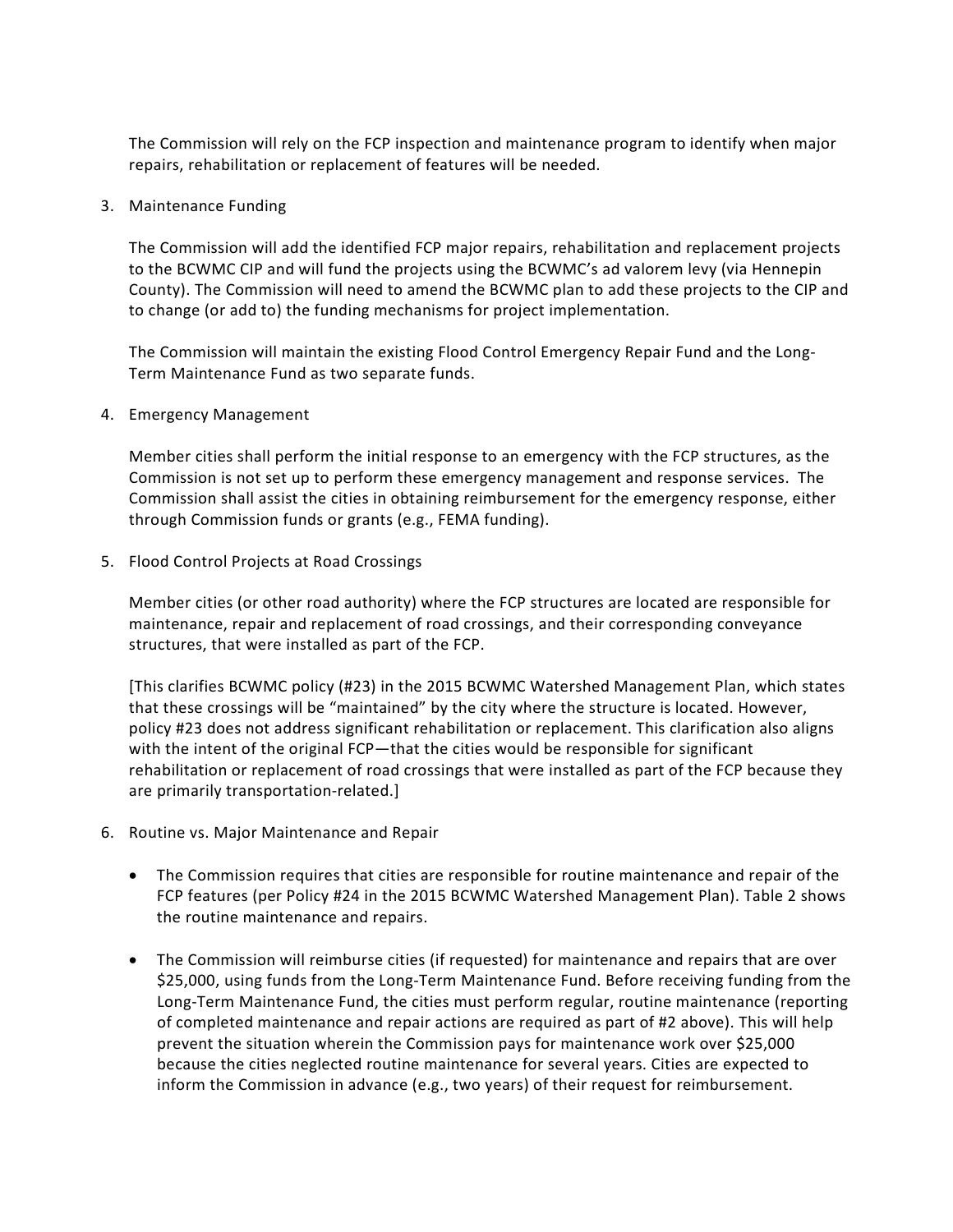• The Commission will consider adding maintenance and repair projects that are more than \$100,000 to the BCWMC CIP. Table 2 provides examples of maintenance and repairs that are major or could be major.

[These policies regarding *routine* versus *major maintenance/repair* of the FCP features are intended to clarify policy #24 of the 2015 BCWMC Watershed Management Plan, which states that routine maintenance and repair is the responsibility of the city where the FCP feature is located, and Plan policy #20, which states that funding of major repair and maintenance is a BCWMC responsibility.]

*Additional information (from July 13, 2016 memo): Attached Table 3 provides estimated costs for annual operation and maintenance, five-year operation and maintenance, significant rehabilitation of structures, and replacement of structures. As Table 3 shows, the five year operation and maintenance costs (in blue) over \$25,000 could be \$1,232,000; the significant rehabilitation of structures costs (in blue) could be from \$2,026,000 (without tunnel) to \$14,800,000 (including the tunnel); and the replacement of structures costs (in blue) could be from \$8,100,00 (without tunnel) to \$142,740,000 (including the tunnel).*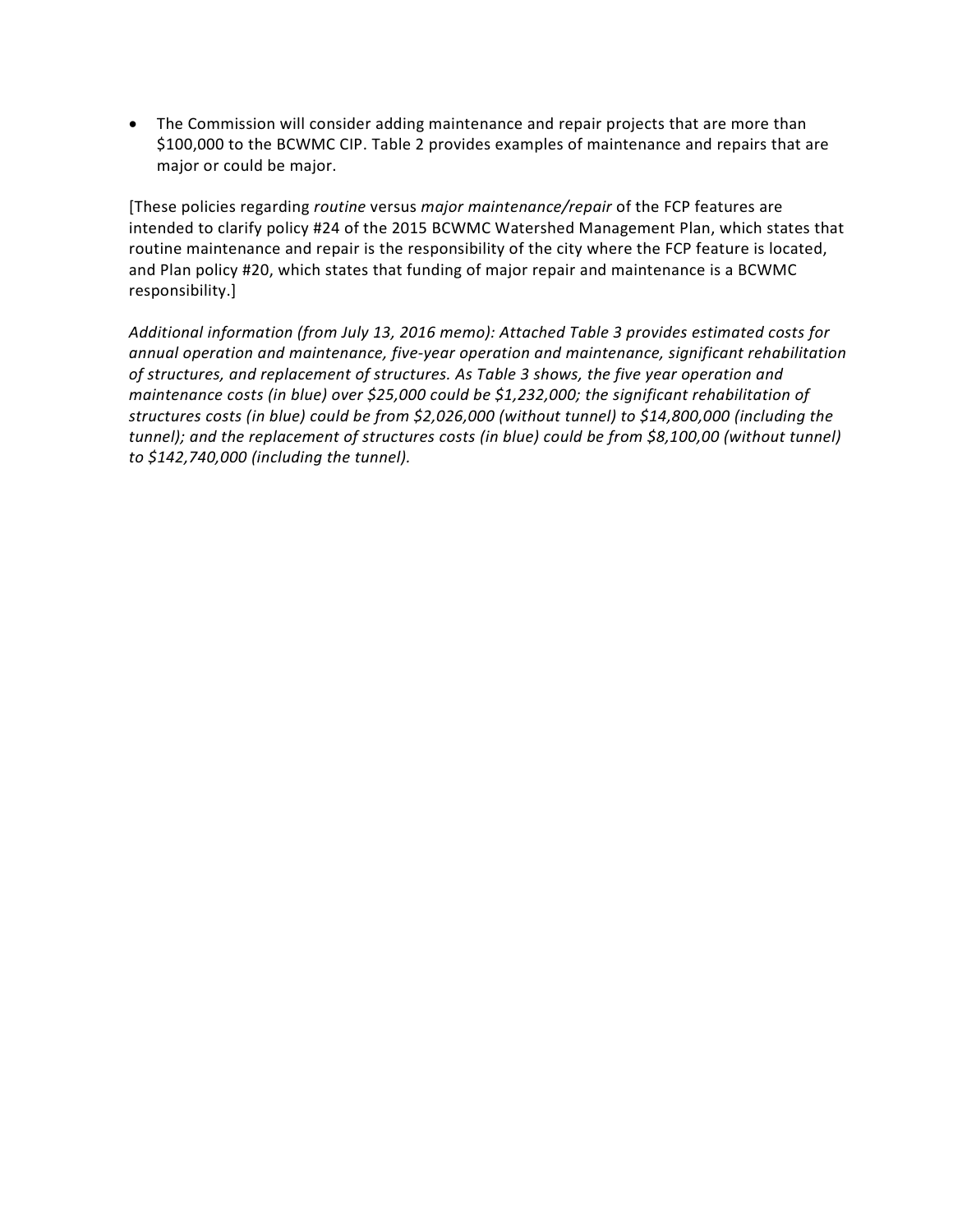### **Table 1. Flood Control Project Inspection Program – Updated Dec 2021**

| Item                                                                                                                                                                                 | Current/<br>Recommended<br><b>Inspection Cycle</b>                          | Cost/Inspection <sup>1</sup> | 20-Year Cost <sup>1,2</sup><br><b>Current/Recommended</b> |  |  |
|--------------------------------------------------------------------------------------------------------------------------------------------------------------------------------------|-----------------------------------------------------------------------------|------------------------------|-----------------------------------------------------------|--|--|
| Annual inspection of the FCP features,<br>except double box culvert and the deep<br>tunnel                                                                                           | Annually                                                                    | \$15,000                     | \$200,000/\$300,000                                       |  |  |
| Double box culvert inspection<br>(NASSCO) <sup>3</sup>                                                                                                                               | Every 5 years                                                               | \$45,000                     | \$128,000/\$180,000                                       |  |  |
| Deep tunnel (2 <sup>nd</sup> St. & 3 <sup>rd</sup> Ave.)<br>inspection (NAASCO) <sup>3</sup>                                                                                         | Every 10 years                                                              | \$65,000                     | \$90,000/\$130,000                                        |  |  |
| Two additional deep tunnel inspections<br>of 3 <sup>rd</sup> Ave tunnel and unsubmerged<br>portions of 2 <sup>nd</sup> St. tunnel (Option 2<br>from above - non-NASSCO) <sup>4</sup> | At 5 years between<br>the 10-year<br>inspections (two total<br>inspections) | \$20,000                     | \$10,000/\$40,000                                         |  |  |
| Total <sup>2</sup>                                                                                                                                                                   |                                                                             |                              | \$428,000/\$650,000                                       |  |  |

 $1$  2021 dollars

2 Simple summation (annualized or present worth not calculated)

<sup>3</sup> Tunnel condition inspection based on pipeline assessment and certification program developed by the National Association of Sewer Service Companies (NASSCO)

<sup>4</sup> Brief tunnel inspections looking for significant changes without coding existing or new defects or preparing detailed report, includes preparation of technical memorandum.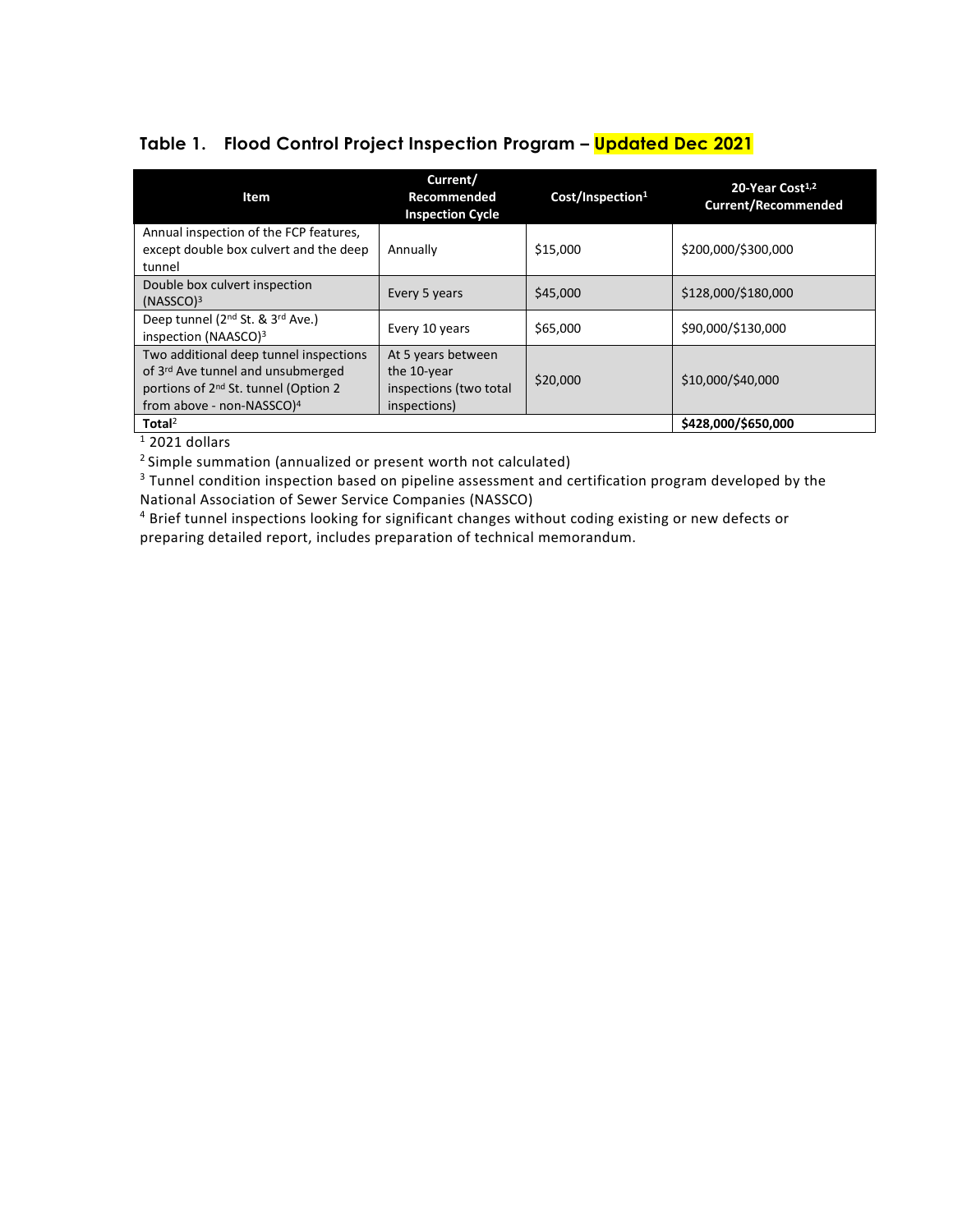| Item#                              | Routine vs. Major Maintenance and Repairs - as Recommended by TAC <sup>1</sup>                                                                                                                              |  |  |  |  |  |
|------------------------------------|-------------------------------------------------------------------------------------------------------------------------------------------------------------------------------------------------------------|--|--|--|--|--|
| Routine                            |                                                                                                                                                                                                             |  |  |  |  |  |
| $\mathbf{1}$                       | Vegetation: removal of trees, removal of brush, chemical treatment of stumps,<br>control of noxious weeds, establish vegetation on bare areas.                                                              |  |  |  |  |  |
| $\overline{2}$                     | Removal of debris: woody debris, riprap, trash from channel, inlets, culverts                                                                                                                               |  |  |  |  |  |
| 3                                  | Repair erosion; channels, inlet and outlet structures, culvert ends                                                                                                                                         |  |  |  |  |  |
| 4                                  | Repair/replace riprap: on inlet and outlet ends of culverts, channels, banks                                                                                                                                |  |  |  |  |  |
| 6                                  | Remove sediment from channels, structures, culverts, etc.                                                                                                                                                   |  |  |  |  |  |
| 10                                 | Repair/maintain guard rails, hand rails and fencing: remove rust, prime and<br>paint, repair damaged rails and posts, replace rusted-out sections, repair<br>cables, replace posts, repair chain link fence |  |  |  |  |  |
| 12                                 | Repair concrete pipe: repair joints, tie-bolts, spalling, connection to culverts,<br>breakage                                                                                                               |  |  |  |  |  |
| 13                                 | Repair/replace catch basins, manholes, casting assemblies, grates                                                                                                                                           |  |  |  |  |  |
| 14                                 | Repair/maintain debris barrier: removal of debris, repair cables, replace poles                                                                                                                             |  |  |  |  |  |
| 15                                 | Repair/maintain tunnel inlet trash rack: repair/replace trash rack rods, loose or<br>broken, vandalized, bent                                                                                               |  |  |  |  |  |
| 16                                 | Street repairs: pavement, curb and gutter, cracks, depressions, settlement                                                                                                                                  |  |  |  |  |  |
| Major                              |                                                                                                                                                                                                             |  |  |  |  |  |
| 5                                  | Repair/replace gabion baskets                                                                                                                                                                               |  |  |  |  |  |
| $\overline{7}$                     | Remove sediment/dredge ponds, basins, etc.                                                                                                                                                                  |  |  |  |  |  |
| 17                                 | Tunnel repairs: concrete and other repairs to the new Bassett Creek tunnel                                                                                                                                  |  |  |  |  |  |
| Could be major depending on extent |                                                                                                                                                                                                             |  |  |  |  |  |
| 8                                  | Repair scouring/undercutting at structures and culvert outlets                                                                                                                                              |  |  |  |  |  |
| 9                                  | Repair concrete structures: cracking, spalling, breakage                                                                                                                                                    |  |  |  |  |  |
| 11                                 | Culverts/Bebo sections: joints, settlement, separation, concrete spalling, wing<br>walls-movement and breakage                                                                                              |  |  |  |  |  |

## **Table 2 Routine vs. Major Maintenance and Repair Items**

<sup>1</sup> Based on needed repairs identified during 2015 FCP inspection